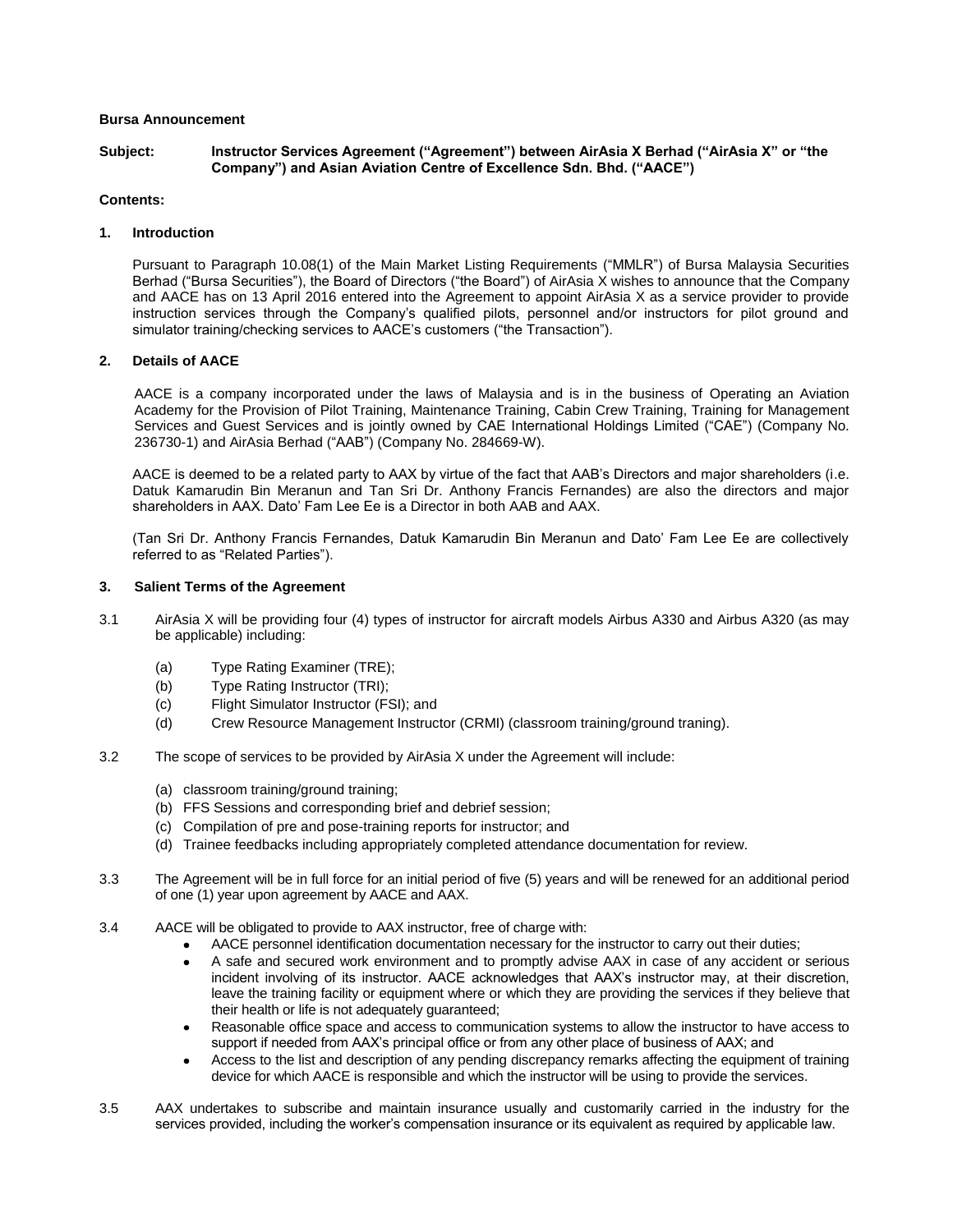- 3.6 AAX shall be responsible for obtaining, maintaining and bearing the costs of all necessary approvals, certifications and consents from applicable governmental authority(ies) and non-governmental regulating body(ies) for the delivery of the services by the instructor in accordance with the terms and conditions of the Agreement.
- 3.7 AAX and AACE have the option to unilaterally terminate the Agreement by serving to the other party with two (2) months' notice.
- 3.8 The Agreement is governed by the laws of Republic of Singapore and the parties thereto agrees to submit to the jurisdiction of the competent courts of Singapore.

## **4. Financial Effect of the Agreement**

The Agreement will not create material financial impact in the current financial year nor will it have any effect on the share capital and substantial shareholders' shareholdings of the Company. It is not expected to have material effect on the net assets per share, earnings per share and gearing of the Company for the financial year ending in 31 December 2016.

### **5. Basis of Consideration**

The estimated contract value of USD 102,350 throughout the period of the Agreement was arrived pursuant to the prevailing market value of pilot instructor services for the Transaction.

## **6. Financial Risks**

The financial risks associated with the Agreement are expected to be minimal as the risks are limited to the total consideration as stated in Section 5 above.

## **7. Rationale for the Transaction**

To set out the terms and conditions including the contributions, responsibilities and liabilities of the parties as well as the mutual undertakings and co-operation between them for their mutual benefit.

#### **8. Directors' and Major Shareholders' Interests**

The Related Parties are deemed interested in the Agreement and they have abstained from all management and Board of Directors' deliberations in respect of the Agreement. The Related Parties' direct and indirect shareholdings in the Company as at 13 April 2016 are as set out in the table below:

|                                                    | <b>Direct</b> |       | Indirect*     |        |
|----------------------------------------------------|---------------|-------|---------------|--------|
|                                                    | No. of Shares | %     | No. of Shares | %      |
| Sri Dr. Anthony<br>Tan<br><b>Francis Fernandes</b> | 87,303,728    | 2.105 | 1,310,331,376 | 31.588 |
| bin<br>Kamarudin<br>Datuk<br>Meranun               | 337,702,739   | 8.141 | 1,310,331,376 | 31.588 |

*Note:*

*\* deemed interested by virtue of Section 6A of the Companies Act, 1965 through a shareholding of more than 15% in* AAB and Tune Group Sdn. Bhd.

Save as disclosed, no other directors and/or major shareholders of the Company and/or person connected with them have any interest, whether directly or indirectly in the Agreement.

# **9. Audit Committee's Opinion**

The Audit Committee having considered all the relevant factors in respect of the Agreement is of the opinion that entering into the Agreement is in the best interest of the Company as the Transaction in entered under fair, reasonable and on normal commercial terms which are not detrimental to the interest of the minority shareholders.